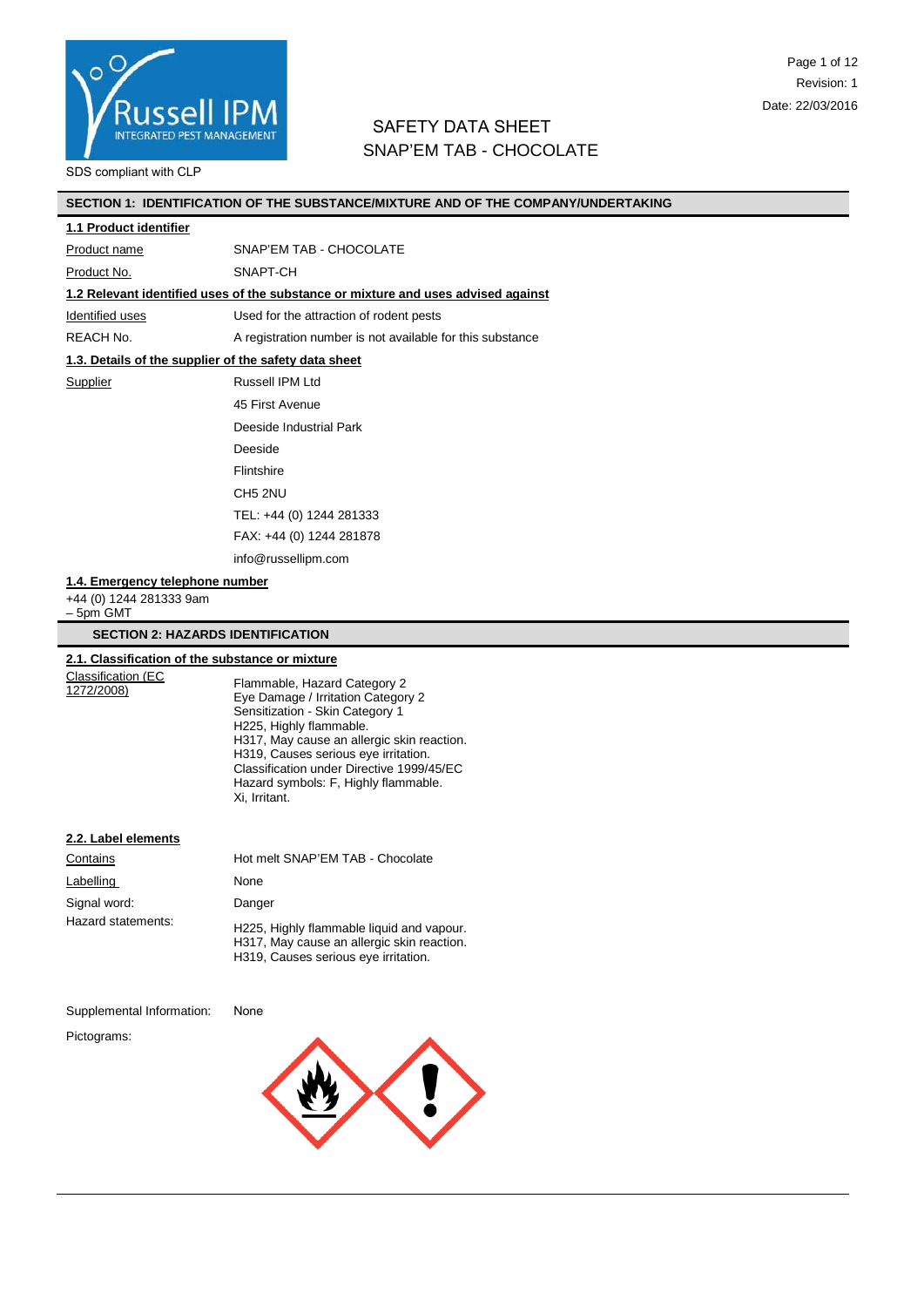

# SAFETY DATA SHEET SNAP'EM TAB - CHOCOLATE

| <b>Precautionary Statements</b> | P501, Dispose of contents/container to approved disposal site, in accordance with local regulations. P210, |
|---------------------------------|------------------------------------------------------------------------------------------------------------|
|                                 | Keep away from heat, sparks, open flames and hot surfaces. - No smoking.                                   |
|                                 | P233, Keep container tightly closed.                                                                       |
|                                 | P240, Ground/bond container and receiving equipment.                                                       |
|                                 | P241, Use explosion-proof electrical, ventilating and lighting equipment.                                  |
|                                 | P242, Use only non-sparking tools.                                                                         |
|                                 | P243, Take precautionary measures against static discharge.                                                |
|                                 | P261, Avoid breathing vapour or dust.                                                                      |
|                                 | P264, Wash hands and other contacted skin thoroughly after handling.                                       |
|                                 | P272, Contaminated work clothing should not be allowed out of the workplace.                               |
|                                 | P280, Wear protective gloves/eye protection/face protection.                                               |
|                                 | P303/361/353, IF ON SKIN (or hair): Remove/take off immediately all contaminated clothing.                 |
|                                 | Rinse skin with water/shower.                                                                              |
|                                 | P305/351/338, IF IN EYES: Rinse cautiously with water for several minutes. Remove contact                  |
|                                 | lenses, if present and easy to do. Continue rinsing.                                                       |
|                                 | P333/313, If skin irritation or rash occurs: Get medical advice/attention.                                 |
|                                 | P337/313, If eye irritation persists: Get medical advice/attention.                                        |
|                                 | P363, Wash contaminated clothing before reuse.                                                             |
|                                 | P370/378, In case of fire: Use carbon dioxide, dry chemical, foam for extinction.                          |
|                                 | P403/235, Store in a well-ventilated place. Keep cool.                                                     |
|                                 | P501, Dispose of contents/container to approved disposal site, in accordance with local                    |
|                                 | regulations.                                                                                               |
|                                 |                                                                                                            |

# **2.3. Other hazards**

This product does not contain any PBT or vPvB substances. To avoid risk to man and the environment, comply with the instructions for use.

# **SECTION 3: COMPOSITION/INFORMATION ON INGREDIENTS**

#### **3.1 Mixtures**

Substances with Community workplace exposure limits, not listed above:

| Name                                 | <b>CAS</b> | EC        | <b>REACH Registration</b><br>No. | %          | Classification for (DSD) Classification for (CLP)<br>67/548/EEC | 1272/2008                                                                     |
|--------------------------------------|------------|-----------|----------------------------------|------------|-----------------------------------------------------------------|-------------------------------------------------------------------------------|
| Ethanol                              | 64-17-5    | 200-578-6 |                                  | 25-100%    | F-Xi : R11-R36                                                  | FL 2-EDI 2:H225-H319.-                                                        |
| 4-Hydroxy-3-methoxy-<br>benzaldehyde | 121-33-5   | 204-465-2 |                                  | $1 - 5%$   | Xi: R43                                                         | SS 1:H317.-                                                                   |
| Pentane-2,3-dione                    | 600-14-6   | 209-984-8 |                                  | $0.1 - 1%$ | F-Xn: R11-R41-R43-<br>R48/20                                    | FL 2-EDI 1-SS 1B-STO-RE<br>2:H225-H317-H318-H373.-                            |
| Isovaleraldehyde                     | 590-86-3   | 209-691-5 |                                  | $0.1 - 1%$ | F-Xi-N; R11-R36/38-<br>R51/53                                   | FL 2-EDI 2:H225-H319.-                                                        |
| <b>Ethyl lactate</b>                 | 97-64-3    | 202-598-0 |                                  | $0.1 - 1%$ | Xi: R37-R41                                                     | FL 3-EDI 1-STO-SE 3(RI):<br>H226-H318-H335.-                                  |
| Ethyl acetate                        | 141-78-6   | 205-500-4 |                                  | $0.1 - 1%$ | F-Xi ; R11-R36-R66-R67                                          | FL 2-EDI 2-STO-SE 3(NE):<br>H225-H319-H336.EUH066                             |
| 2-Methylpropan-1-ol                  | 78-83-1    | 201-148-0 |                                  | $< 0.1\%$  | Xi: R10-R41-R67-R37/38                                          | FL 3-SCI 2-EDI 1-STO-SE<br>3(RI)-STO-SE 3(NE); H226-<br>H315-H318-H335-H336,- |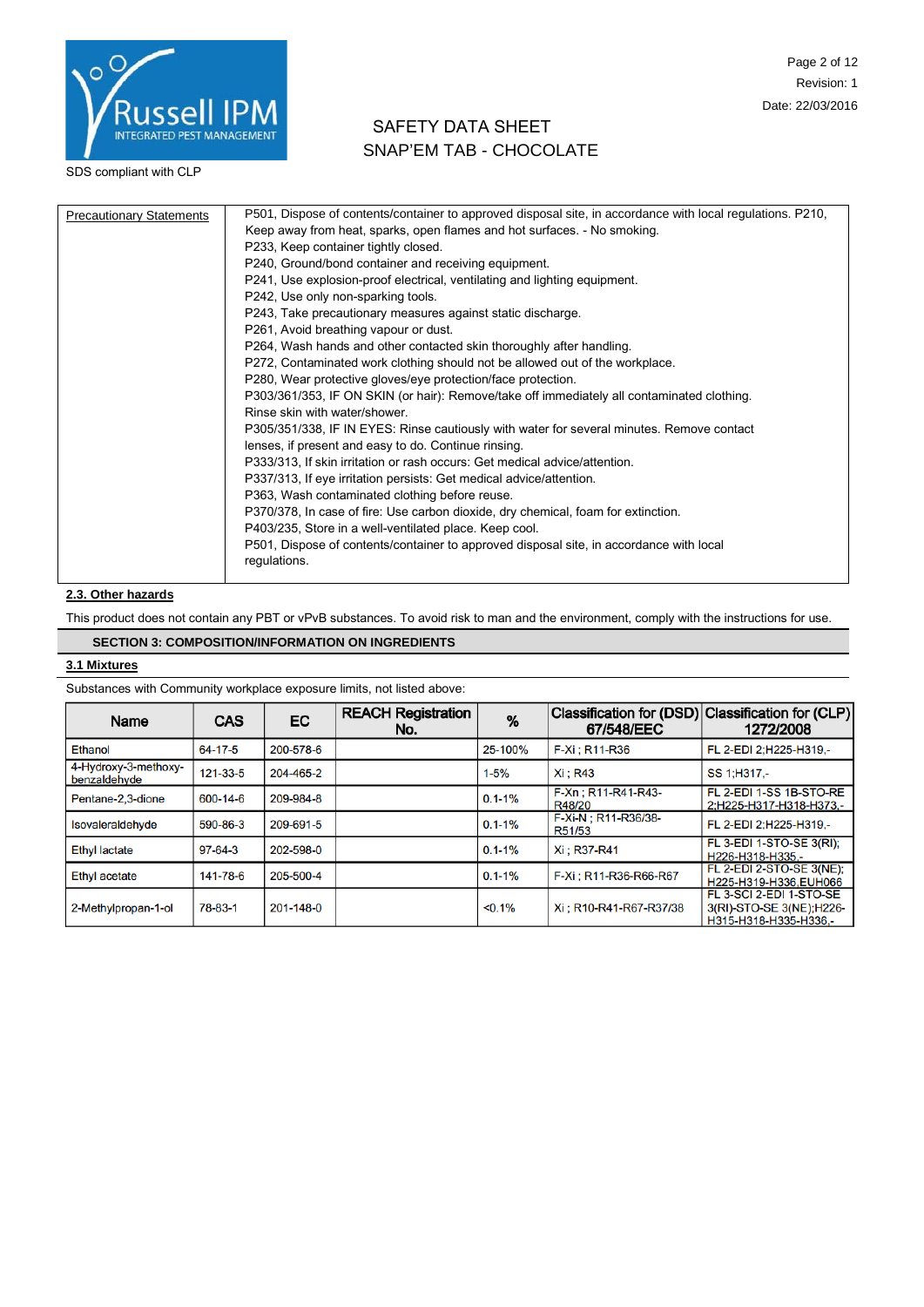

SDS compliant with CLP

Substances with Community workplace exposure limits, not listed above:

| Name                 | <b>CAS</b> | EC        | %         |
|----------------------|------------|-----------|-----------|
| 2-Methylpropan-1-ol  | 78-83-1    | 201-148-0 | 0.08%     |
| Acetaldehyde         | 75-07-0    | 200-836-8 | 0.04%     |
| <b>Ethanol</b>       | 64-17-5    | 200-578-6 | $0.007\%$ |
| Ethanol              | 64-17-5    | 200-578-6 | 95.59%    |
| <b>Ethyl acetate</b> | 141-78-6   | 205-500-4 | 0.10%     |

Substances that are persistent, bioaccumulative and toxic or very persistent and very bioaccumulative, greater than 0.1%:

Not Applicable

The Full Text for all R-Phrases and Hazard Statements are Displayed in Section 16.

### **SECTION 4: FIRST AID MEASURES**

# **4.1. Description of first aid measures**

#### General information

Remove victim to fresh air and keep at rest. If symptoms of irritation and/or sensitization occur seek medical advice/attention.

Inhalation

Remove to fresh air and keep at rest. Seek medical advice if symptoms persist.

**Skin** 

Wash with soap and water. If skin irritation occurs, seek medical advice/attention.

#### Ingestion

Rinse mouth. Do not induce vomiting.

Eye contact

Rinse cautiously with water for several minutes. If irritation occurs, seek medical advice/attention.

# **4.2. Most important symptoms and effects, both acute and delayed**

Inhalation

Not known.

Ingestion

Suspected of causing genetic defects (exposure route). Suspected of causing cancer (exposure route).

Skin contact

May cause an allergic skin reaction

Eye contact

Causes serious eye irritation.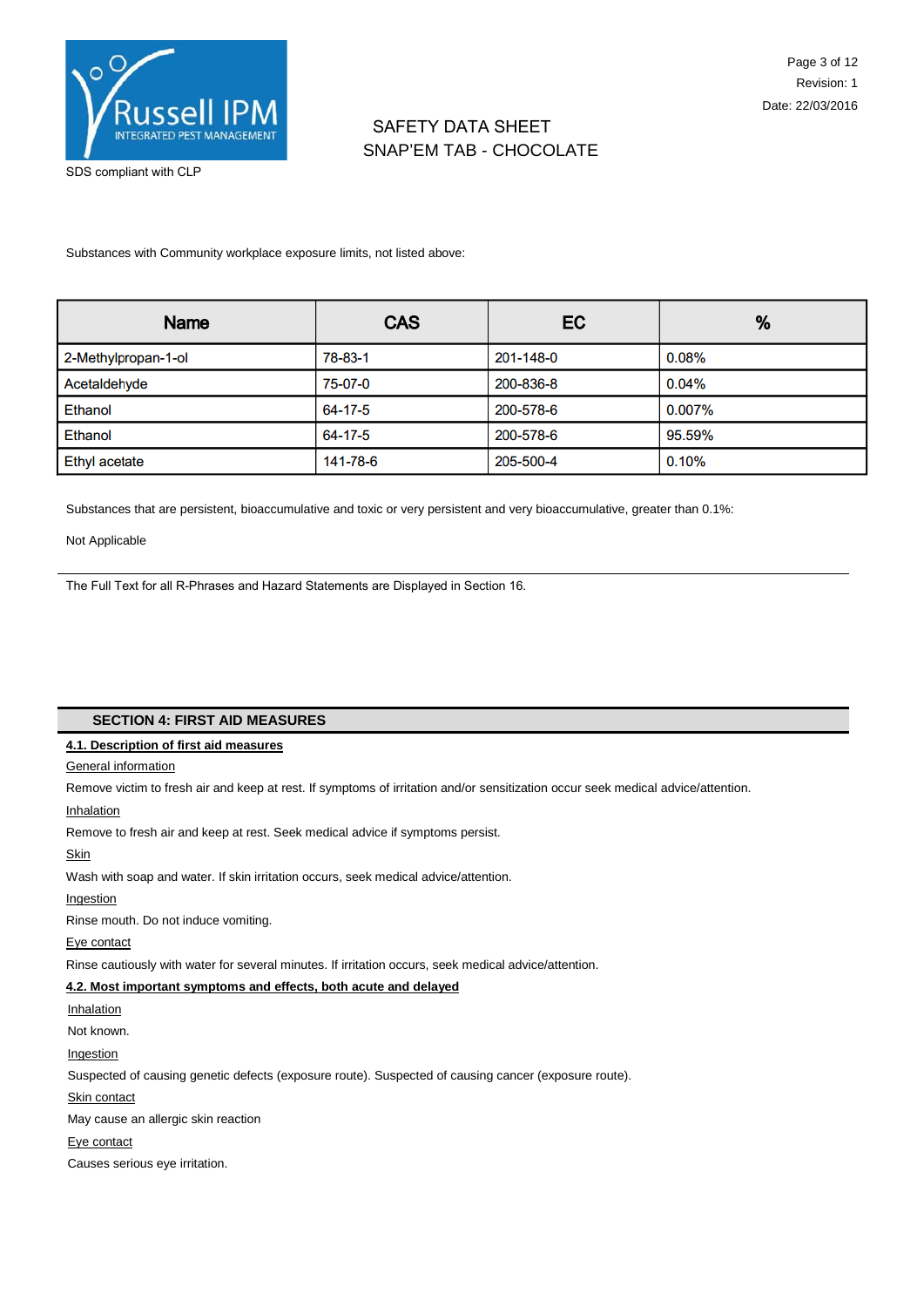

SDS compliant with CLP

#### **4.3. Indication of any immediate medical attention and special treatment needed**

Treat symptomatically.

### **SECTION 5: FIREFIGHTING MEASURES**

**5.1. Extinguishing media**

# Extinguishing media

Extinguish with alcohol-resistant foam, carbon dioxide, dry powder or water fog. Use fire-extinguishing media appropriate for surrounding materials.

#### Unsuitable extinguishing media

Do not use water jet as an extinguisher, as this will spread the fire.

#### **5.2. Special hazards arising from the substance or mixture**

Hazardous combustion products

None

#### Specific hazards

Dike and collect extinguishing water. Avoid releasing to the environment. Do not discharge into drains, watercourses or onto the ground.

#### **5.3. Advice for firefighters**

Special Fire Fighting Procedures

In case of fire and/or explosion, do not breathe fumes

#### Protective equipment for fire fighters

Wear full protective clothing (EN 469). Self-contained breathing apparatus.

#### **SECTION 6: ACCIDENTAL RELEASE MEASURES**

# **6.1. Personal precautions, protective equipment and emergency procedures**

Avoid inhalation. Avoid contact with skin and eyes. Wear protective clothing as described in Section 8 of this safety data sheet. Provide adequate ventilation.

#### **6.2. Environmental precautions**

Do not discharge into drains, watercourses or onto the ground.

#### **6.3. Methods and material for containment and cleaning up**

Remove ignition sources. Provide adequate ventilation. Avoid excessive inhalation of vapours. Contain spillage immediately by use of sand or inert powder. Dispose of waste material in accordance with local or national regulations.

#### **6.4. Reference to other sections**

For personal protection, see section 8. For waste disposal, see section 13.

#### **SECTION 7: HANDLING AND STORAGE**

#### **7.1. Precautions for safe handling**

Keep away from heat, sparks, open flames and hot surfaces. - No smoking.The substance should be handled under conditions of good industrial hygiene and in conformity with any local regulations in order to avoid unnecessary exposure. The product is formulated using materials that is known to be non-toxic to humans, animals or plants. Appropriate protective equipment should be worn (vinyl, latex, polyethylene or other type of gloves) to reduce exposure.

#### **7.2. Conditions for safe storage, including any incompatibilities**

Store in a cool, dry, well-ventilated area. Protect from sunlight. Ideally.

#### **7.3. Specific end use(s)**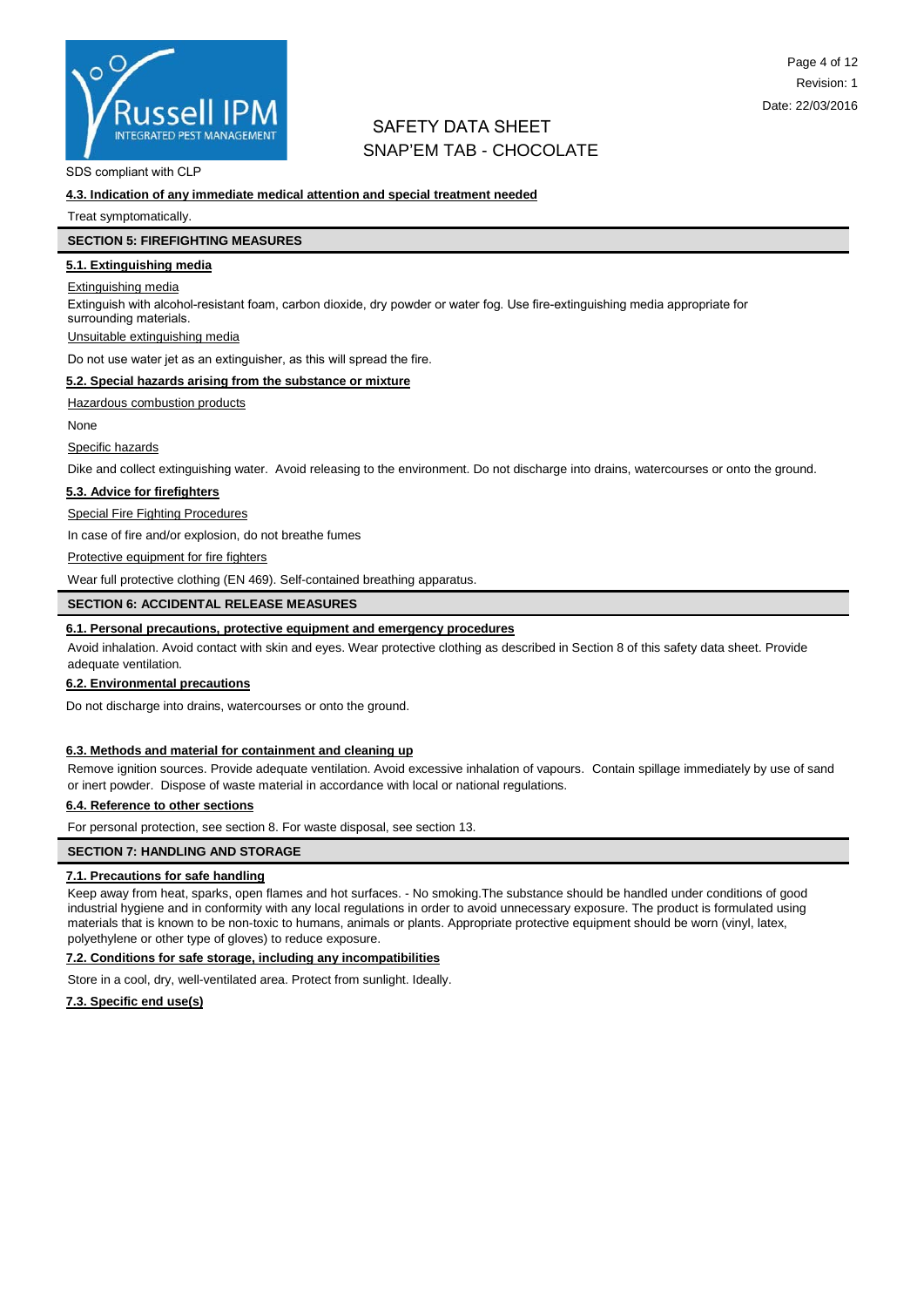

SDS compliant with CLP

The identified uses for this product are detailed in Section 1.2.

### **SECTION 8: EXPOSURE CONTROLS/PERSONAL PROTECTION**

#### **8.1. Control parameters**

Workplace exposure limits:

| Ingredient                | CAS           | <b>EC</b>                                                  | <b>Description</b>                                         |      |                                        | Reference                              |
|---------------------------|---------------|------------------------------------------------------------|------------------------------------------------------------|------|----------------------------------------|----------------------------------------|
|                           | 78-83-1       | 201-148-<br>0                                              | Long-term exposure limit (8-hour<br>TWA reference period)  | 50   | 154                                    | UK EH <sub>40</sub><br><b>JUN 2012</b> |
| 2-Methylpropan-1-ol       |               |                                                            | Short-term exposure limit (15-<br>minute reference period) | 75   | 231                                    | UK EH <sub>40</sub><br><b>JUN 2012</b> |
| 75-07-0<br>Acetaldehyde   | 200-836-<br>8 | Long-term exposure limit (8-hour<br>TWA reference period)  | 20                                                         | 37   | UK EH <sub>40</sub><br><b>JUN 2012</b> |                                        |
|                           |               | Short-term exposure limit (15-<br>minute reference period) | 50                                                         | 92   | UK EH <sub>40</sub><br><b>JUN 2012</b> |                                        |
| 64-17-5<br>Ethanol        |               | 200-578-<br>6                                              | Long-term exposure limit (8-hour<br>TWA reference period)  | 1000 | 1920                                   | UK EH <sub>40</sub><br><b>JUN 2012</b> |
|                           |               |                                                            | Short-term exposure limit (15-<br>minute reference period) |      |                                        |                                        |
| 64-17-5<br><b>Ethanol</b> | 200-578-      | Long-term exposure limit (8-hour<br>TWA reference period)  | 1000                                                       | 1920 | UK EH <sub>40</sub><br><b>JUN 2012</b> |                                        |
|                           |               | 6                                                          | Short-term exposure limit (15-<br>minute reference period) |      |                                        |                                        |
| 141-78-6<br>Ethyl acetate |               | 205-500-<br>4                                              | Long-term exposure limit (8-hour<br>TWA reference period)  | 200  |                                        | UK EH <sub>40</sub><br><b>JUN 2012</b> |
|                           |               |                                                            | Short-term exposure limit (15-<br>minute reference period) | 400  |                                        | UK EH <sub>40</sub><br><b>JUN 2012</b> |

#### **8.2 Exposure Controls**

Eye / Skin Protection Wear protective gloves/eye protection/face protection

Respiratory Protection

Ensure adequate and ongoing ventilation is maintained in order to prevent build up of excessive vapour and to ensure occupational exposure limits are adhered to. If appropriate, and depending on your patterns and volumes of use, the following engineering controls may be required as additional protective measures: a) Isolate mixing rooms and other areas where this material is used or openly handled. Maintain these areas under negative air pressure relative to the rest of the plant. b) Employ the use of Personal protective equipment - an approved, properly fitted respirator with organic vapour cartridges or canisters and particulate filters. c) Use local exhaust ventilation around open tanks and other open sources of potential exposures in order to avoid excessive inhalation, including places where this material is openly weighed or measured. In addition, use general dilution ventilation of the work area to eliminate or reduce possible worker exposures. d) Use closed systems for transferring and processing this material.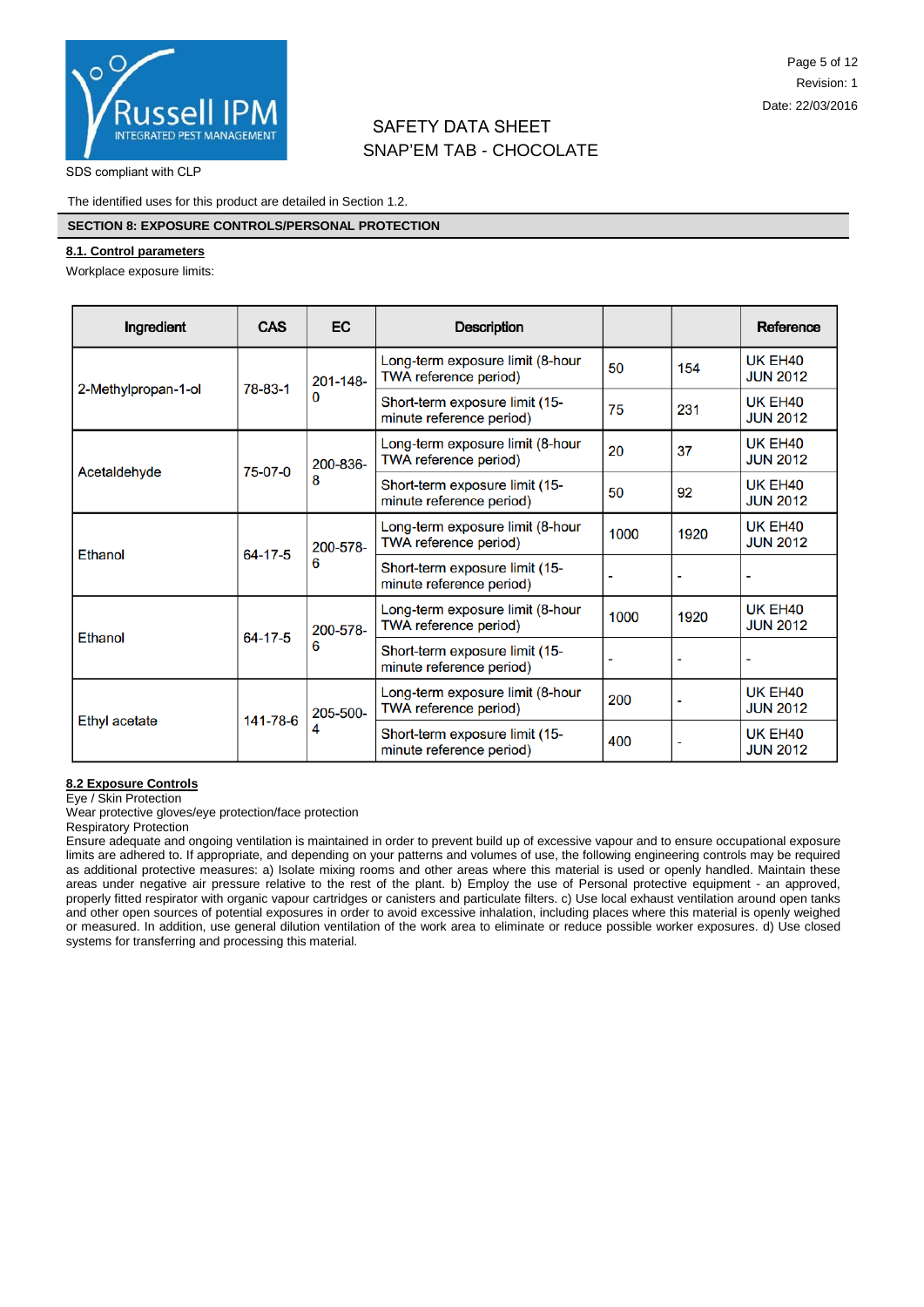

# SAFETY DATA SHEET SNAP'EM TAB - CHOCOLATE

### **SECTION 9: PHYSICAL AND CHEMICAL PROPERTIES**

| 9.1. Information on basic physical and chemical properties |                                       |
|------------------------------------------------------------|---------------------------------------|
| Appearance                                                 | Translucent brown tablets             |
| Odour                                                      | Chocolate                             |
| Initial boiling point and boiling range                    | Not available.                        |
| Melting point $(^{\circ}C)$                                | Not available.                        |
| Specific gravity                                           | $0.8170 - 0.8290$                     |
| Vapour density (air=1)                                     | Not available.                        |
| Vapour pressure                                            | Not available.                        |
| Evaporation rate                                           | Not available.                        |
| pH-Value                                                   | Not available.                        |
| Viscosity                                                  | Not available.                        |
| Solubility Value (G/100G H2O@20°C)                         | Not soluble in water.                 |
| Decomposition temperature (°C)                             | Not available.                        |
| Odour Threshold, Lower                                     | Not available.                        |
| Odour Threshold, Upper                                     | Not available.                        |
| Flash point                                                | 20 °C                                 |
| Auto Ignition Temperature (°C)                             | Not available.                        |
| Flammability Limit - Lower(%)                              | Flammable at temperatures over 100°C. |
| Flammability Limit - Upper(%)                              | Flammable at temperatures over 100°C. |
| Partition Coefficient (N-Octanol/Water)                    | Not relevant                          |
| <b>Explosive properties</b>                                | Not available.                        |
| Oxidising properties                                       | Not available.                        |
| 9.2. Other information                                     | Not available.                        |
| <b>SECTION 10: STABILITY AND REACTIVITY</b>                |                                       |

# **10.1. Reactivity**

Presents no significant reactivity hazard, by itself or in contact with water.

#### **10.2. Chemical stability**

Stable under normal temperature conditions and recommended use.

#### **10.3. Possibility of hazardous reactions**

Not anticipated. Hazardous Polymerisation

Will not polymerise

### **10.4. Conditions to avoid**

Avoid exposure to high temperatures or direct sunlight. Extinguish all ignition sources. Avoid sparks, flames, heat and smoking.

# **10.5. Incompatible materials**

**Materials to Avoid** 

Excessive temperature variations.

### **10.6. Hazardous decomposition products**

None anticipated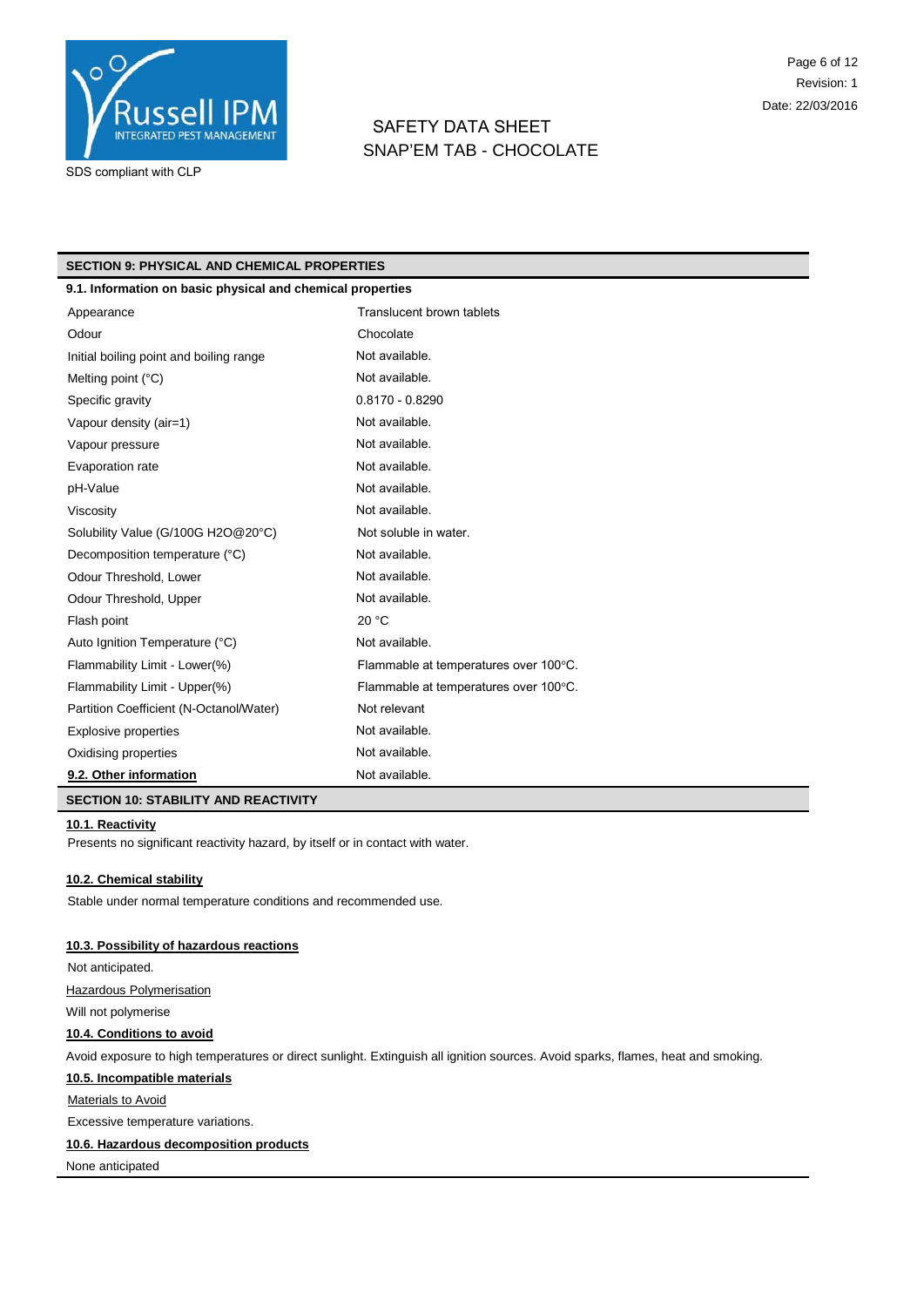

SDS compliant with CLP

# **SECTION 11: TOXICOLOGICAL INFORMATION**

# **11.1. Information on toxicological effects** Toxicological information

Classification according to CLP regulation (EC) 1272/2008. May cause an allergic skin reaction. Causes serious eye irritation. Suspected of causing genetic defects (exposure route). Suspected of causing cancer (exposure route). Acute toxicity: Acute Toxicity (Oral LD50)  $>5000$ Acute Toxicity (Dermal LD50) N/A Acute Toxicity (Inhalation LC50) N/A Skin Corrosion/Irritation: N/A Serious eye damage/irritation: N/A Respiratory or skin sensitisation: Skin sensitisation: N/A Germ cell mutagenicity: Genotoxicity - In Vitro Calculation method. Genotoxicity - In Vivo Calculation method. Based on available data the classification criteria are not met. Carcinogenicity: Based on available data the classification criteria are not met. Reproductive Toxicity: Reproductive Toxicity - Fertility Calculation method. Based on available data the classification criteria are not met. Calculation method. Reproductive Toxicity - Development Calculation method. Based on available data the classification criteria are not met.

# Specific target organ toxicity - repeated exposure:

STOT - Repeated exposure Calculation method. Based on available data the classification criteria are not met.

Aspiration hazard: Calculation method. Based on available data the classification criteria are not met.

# **SECTION 12: ECOLOGICAL INFORMATION**

# **12.1. Toxicity**

Classification according to CLP regulation (EC) 1272/2008. Not available.

Ecological information on ingredients.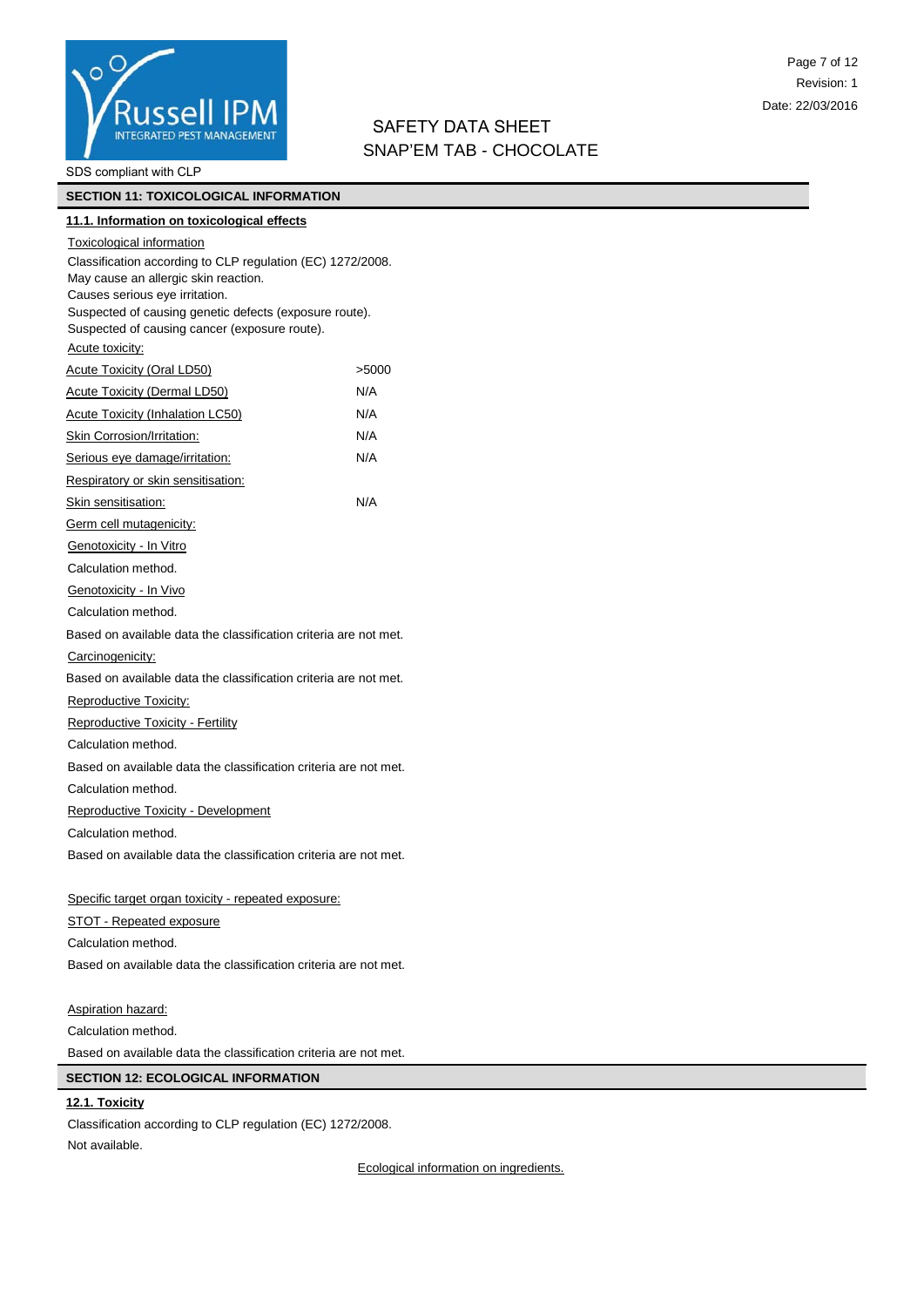

Page 8 of 12 Revision: 1 Date: 22/03/2016

# SAFETY DATA SHEET SNAP'EM TAB - CHOCOLATE

Acute Toxicity - Fish LC50 96 hours =N/A *Lepomis macrochirus* (Bluegill) LC50 96 hours = N/A *Onchorhynchus mykiss* (Rainbow trout) Acute Toxicity - Aquatic Invertebrates EC50 48 hours = N/A Daphnia magna Acute Toxicity - Aquatic Plants EbC50 96 hours = N/A *Enedesmus subspicatus* Chronic Toxicity - Fish Early life Stage NOEC 90 days = N/A *Onchorhynchus mykiss (*Rainbow trout) NOEC 35 days = N/A *Cyprinodon variegatus* (Sheepshead minnow) Chronic Toxicity - Aquatic **Invertebrates** NOEC 21 days = N/A *Daphnia magna* **Acute Toxicity** – Terrestrial LD50 = N/A *Apis Mellifera* (Honeybee) (Oral exposure). LD50 = N/A *Apis Mellifera* (Honeybee) (Topical exposure). Not available

Ecological information on ingredients.

# **SNAP'EM TAB - CHOCOLATE**

### Degradability

The product is readily biodegradable.

# Phototransformation Not available

**Biodegredation** 

The product is readily biodegradable.

**12.3. Bioaccumulative potential**

**12.2. Persistence and degradability**

Not anticipated to bioaccumulate. Partition coefficient

Not relevant

Ecological information on ingredients.

**SNAP'EM TAB - CHOCOLATE**

Bioaccumulation factor  $BCF = N/A$ Partition coefficient log Kow = N/A

### **12.4. Mobility in soil**

Ecological information on ingredients.

**SNAP'EM TAB - CHOCOLATE**

Mobility: Mot available Adsorption/Desorption Coefficient  $Koc = N/A$ Henry's Law Constant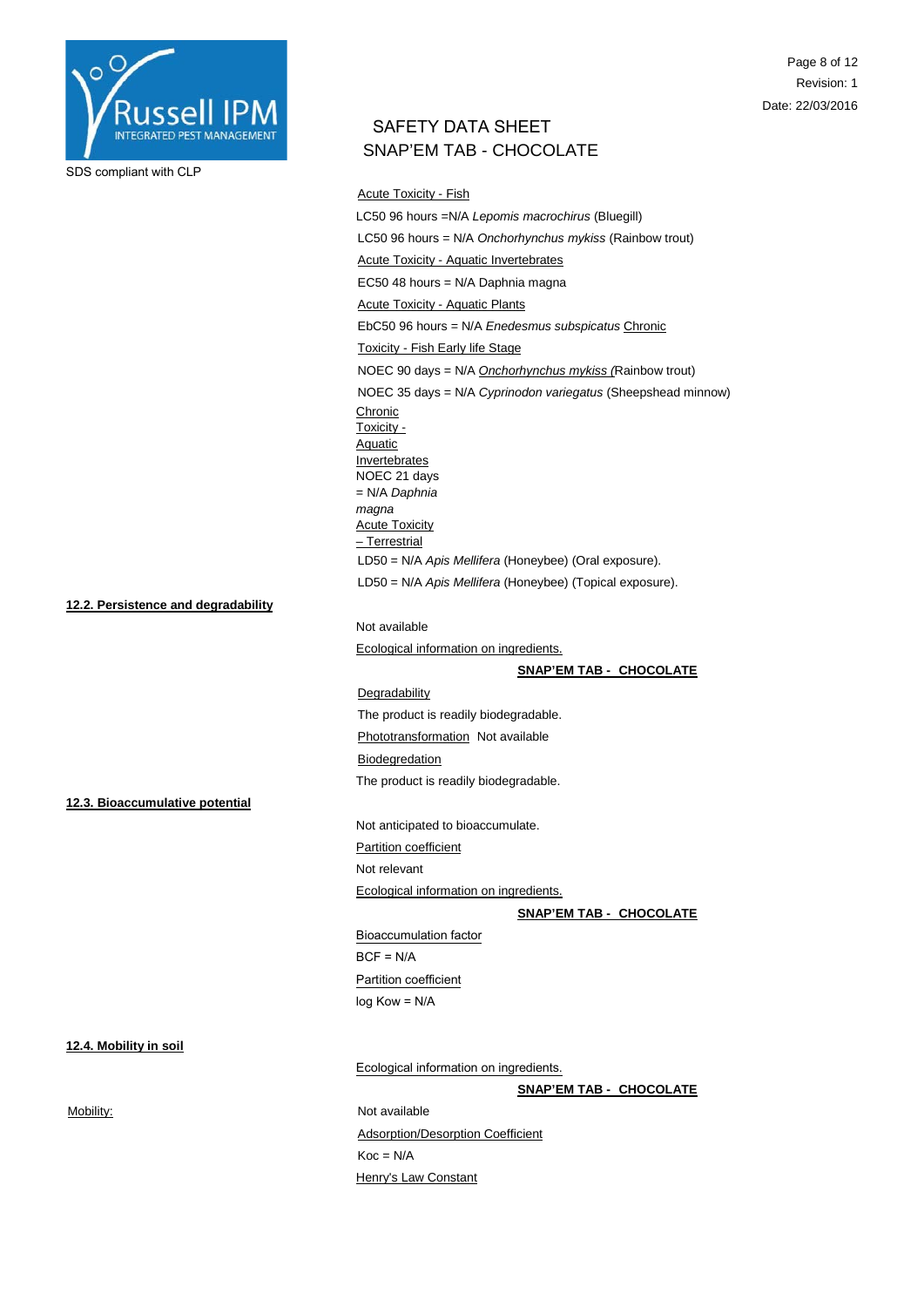

SDS compliant with CLP

N/A

# **12.5. Results of PBT and vPvB assessment**

This product does not contain any PBT or vPvB substances.

Ecological information on ingredients.

**SNAP'EM TAB - CHOCOLATE**

Not Classified as PBT/vPvB by current EU criteria.

#### **12.6. Other adverse effects**

Not available.

Ecological information on ingredients.

#### **SNAP'EM TAB - CHOCOLATE**

Not available.

### **SECTION 13: DISPOSAL CONSIDERATIONS**

#### **General information**

Disposal to licensed waste disposal site in accordance with the local Waste Disposal Authority.

#### 13.1. Waste treatment methods

Waste is suitable for incineration. Contact specialist disposal companies. Do NOT reuse empty containers. Empty containers can be sent for disposal or recycling

|  |  | <b>SECTION 14: TRANSPORT INFORMATION</b> |  |
|--|--|------------------------------------------|--|
|--|--|------------------------------------------|--|

| 14.1. UN number                                                               |                                             |
|-------------------------------------------------------------------------------|---------------------------------------------|
| UN No. (ADR/RID/ADN)                                                          | <b>UN1197</b>                               |
| UN No. (IMDG)                                                                 | None.                                       |
| UN No. (ICAO)                                                                 | None.                                       |
| 14.2. UN proper shipping name                                                 |                                             |
| <b>Proper Shipping Name</b>                                                   | <b>EXTRACTS, FLAVOURING</b>                 |
|                                                                               |                                             |
| 14.3. Transport hazard class(es)                                              |                                             |
| <b>ADR/RID/ADN Class</b>                                                      | 3                                           |
| ADR Label No.                                                                 | Not applicable                              |
| <b>IMDG Class</b>                                                             | Not applicable                              |
| ICAO Class/Division                                                           | Not applicable                              |
| <b>Transport Labels</b>                                                       | Class 3                                     |
| 14.4. Packing group                                                           |                                             |
| ADR/RID/ADN Packing group                                                     | Ш                                           |
| <b>IMDG Packing group</b>                                                     | Not applicable                              |
| <b>ICAO Packing group</b>                                                     | Not applicable                              |
| 14.5. Environmental hazards                                                   | Not environmentally hazardous for transport |
| 14.6. Special precautions for user                                            |                                             |
|                                                                               |                                             |
| <b>EMS</b>                                                                    | None additional                             |
| Hazard No. (ADR)                                                              | None.                                       |
| <b>Tunnel Restriction Code</b>                                                | None.                                       |
| 14.7. Transport in bulk according to Annex II of MARPOL73/78 and the IBC Code |                                             |
| None additional                                                               |                                             |
| <b>SECTION 15: REGULATORY INFORMATION</b>                                     |                                             |

**15.1. Safety, health and environmental regulations/legislation specific for the substance or mixture**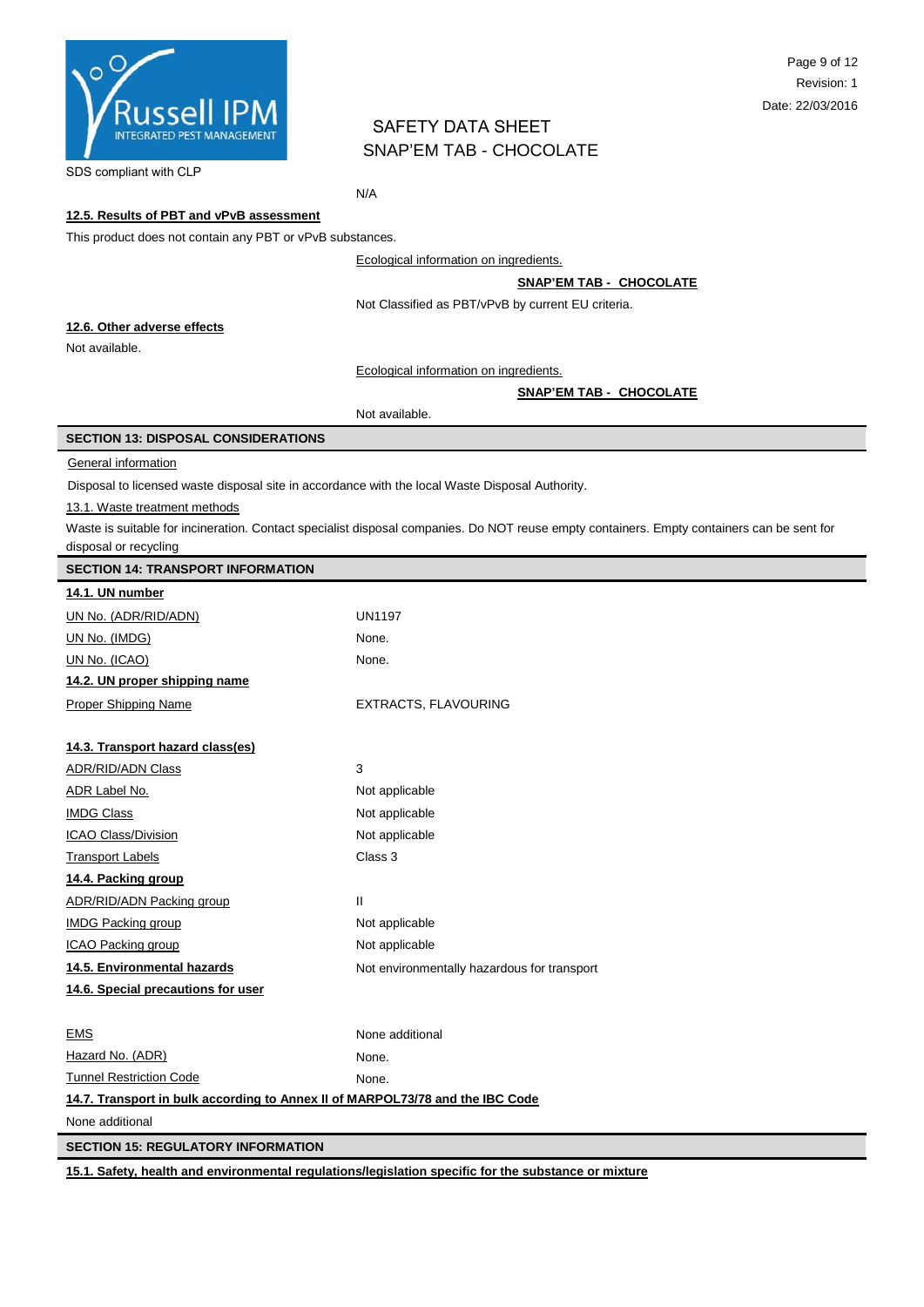

SDS compliant with CLP

INGREDIENTS: Ethanol, Flavouring Preparations, Natural Flavouring Substances

LABELLING: Natural Flavouring

[In accordance with (EC) 1334/2008 on flavourings and certain food ingredients with flavouring properties for use in and on foods.

#### Uk Regulatory References

The Chemicals (Hazard Information and Packaging for Supply) Regulations 2009 (S.I 2009 No. 716).

#### EU Legislation

Dangerous Substance Directive 67/548/EEC. Dangerous Preparations Directive 1999/45/EC. Regulation (EC) No 1272/2008 of the European Parliament and of the Council of 16 December 2008 on classification, labelling and packaging of substances and mixtures, amending and repealing Directives 67/548/EEC and 1999/45/EC, and amending Regulation (EC) No 1907/2006 with amendments. Regulation (EC) No 1907/2006 of the European Parliament and of the Council of 18 December 2006 concerning the Registration, Evaluation, Authorisation and Restriction of Chemicals (REACH), establishing a European Chemicals Agency, amending Directive 1999/45/EC and repealing Council Regulation (EEC) No 793/93 and Commission Regulation (EC) No 1488/94 as well as Council Directive 76/769/EEC and Commission Directives 91/155/EEC, 93/67/EEC, 93/105/EC and 2000/21/EC, including amendments.

#### Health and Environmental Listings

Regulation EC 2037/2000 on substances that deplete the ozone layer. Regulation EC 689/2008 concerning the export and import of dangerous chemicals. None of the ingredients are listed.

Authorisations (Title VII Regulation 1907/2006)

No specific authorisations are noted for this product.

Restrictions (Title VIII Regulation 1907/2006)

No specific restrictions of use are noted for this product.

#### **15.2. Chemical Safety Assessment**

No chemical safety assessment has been carried out.

### **SECTION 16: OTHER INFORMATION**

Abbreviations and acronyms used in the safety data sheet

PBT - Persistent, bioaccumulative and toxic. vPvB - Very persistent and very bioaccumulative EN - European standard adopted by the European Committee for Standardisation.

#### Information Sources

The International Union of Pure and Applied Chemistry (IUPAC) pesticide properties database -

http://sitem.herts.ac.uk/aeru/iupac/index.htm Conclusion regarding the peer review of the pesticide risk assessment of the active substance completed by the European Food Safety Authority - http://www.efsa.europa.eu/cs/Satellite International Chemical Safety Card. World Health Organisation (WHO)/Food and Agriculture Organisation of the United Nations (FAO) Joint Meeting on Pesticide Residues monographs and evaluations. Available from www.inchem.org. Food and Agriculture Organisation (FAO) Specifications and Evaluations for Agricultural Pesticides - Evaluation Report. C.D.S. Tomlin, 2009. The Pesticide Manual, 15th Edition (BCPC). Supplier safety data sheet (SDS).

| <b>Revision Date</b> | 22/03/2016 |  |  |
|----------------------|------------|--|--|
| Revision             |            |  |  |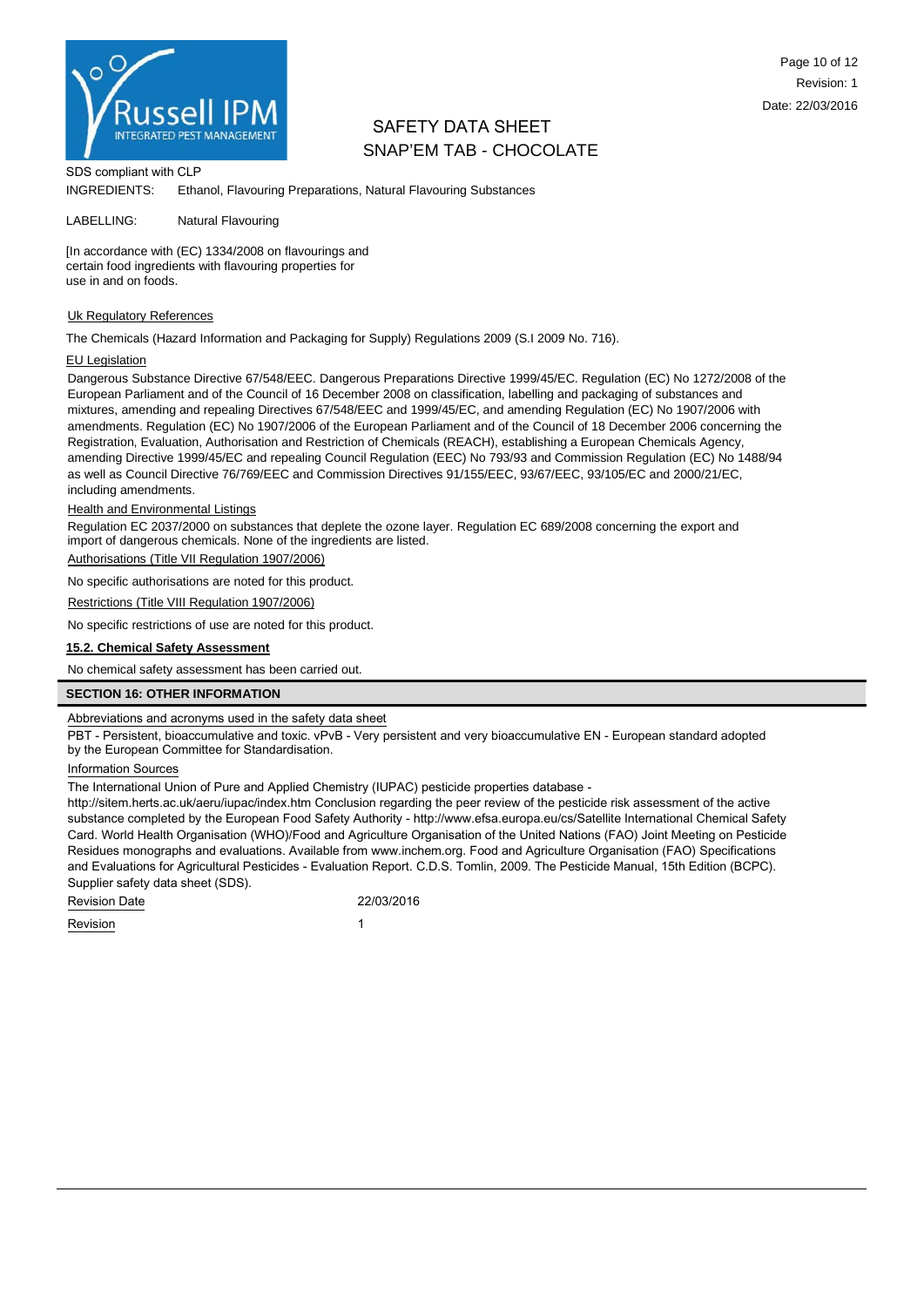

| Key to abbreviations: |                                                                                                               |
|-----------------------|---------------------------------------------------------------------------------------------------------------|
| Abbreviation          | Meaning                                                                                                       |
| AH <sub>1</sub>       | <b>Aspiration Hazard Category 1</b>                                                                           |
| ATO <sub>4</sub>      | Acute Toxicity - Oral Category 4                                                                              |
| CAR <sub>2</sub>      | Carcinogenicity Category 2                                                                                    |
| EDI <sub>2</sub>      | Eye Damage / Irritation Category 2                                                                            |
| EH A1                 | Hazardous to the Aquatic Environment - Acute Hazard Category 1                                                |
| EH <sub>C1</sub>      | Hazardous to the Aquatic Environment - Long-term Hazard Category 1                                            |
| <b>EUH066</b>         | Repeated exposure may cause skin dryness or cracking.                                                         |
| FL <sub>2</sub>       | Flammable Liquid, Hazard Category 2                                                                           |
| FL <sub>3</sub>       | Flammable Liquid, Hazard Category 3                                                                           |
| H <sub>225</sub>      | Highly flammable liquid and vapour.                                                                           |
| H226                  | Flammable liquid and vapour.                                                                                  |
| H302                  | Harmful if swallowed.                                                                                         |
| H304                  | May be fatal if swallowed and enters airways.                                                                 |
| H315                  | Causes skin irritation.                                                                                       |
| H317                  | May cause an allergic skin reaction.                                                                          |
| H319                  | Causes serious eye irritation.                                                                                |
| H336                  | May cause drowsiness or dizziness.                                                                            |
| H341                  | Suspected of causing genetic defects (exposure route).                                                        |
| H351                  | Suspected of causing cancer (exposure route).                                                                 |
| H400                  | Very toxic to aquatic life.                                                                                   |
| H410                  | Very toxic to aquatic life with long lasting effects.                                                         |
| MUT <sub>2</sub>      | Germ Cell Mutagenicity Category 2                                                                             |
| P202                  | Do not handle until all safety precautions have been read and understood.                                     |
| P210                  | Keep away from heat, sparks, open flames and hot surfaces. - No smoking.                                      |
| P233                  | Keep container tightly closed.                                                                                |
| P240                  | Ground/bond container and receiving equipment.                                                                |
| P241                  | Use explosion-proof electrical, ventilating and lighting equipment.                                           |
| P242                  | Use only non-sparking tools.                                                                                  |
| P243                  | Take precautionary measures against static discharge.                                                         |
| P261                  | Avoid breathing vapour or dust.                                                                               |
| P264                  | Wash hands and other contacted skin thoroughly after handling.                                                |
| P270                  | Do not eat, drink or smoke when using this product.                                                           |
| P271                  | Use only outdoors or in a well-ventilated area.                                                               |
| P272                  | Contaminated work clothing should not be allowed out of the workplace.                                        |
| P273                  | Avoid release to the environment.                                                                             |
| P280                  | Wear protective gloves/eye protection/face protection.                                                        |
| P301/310              | IF SWALLOWED: Immediately call a POISON CENTER or doctor/physician.                                           |
| P301/312              | IF SWALLOWED: call a POISON CENTER or doctor/physician if you feel unwell.                                    |
| P302/352              | IF ON SKIN: Wash with plenty of soap and water.                                                               |
| P303/361/353          | IF ON SKIN (or hair): Remove/take off immediately all contaminated clothing. Rinse skin<br>with water/shower. |